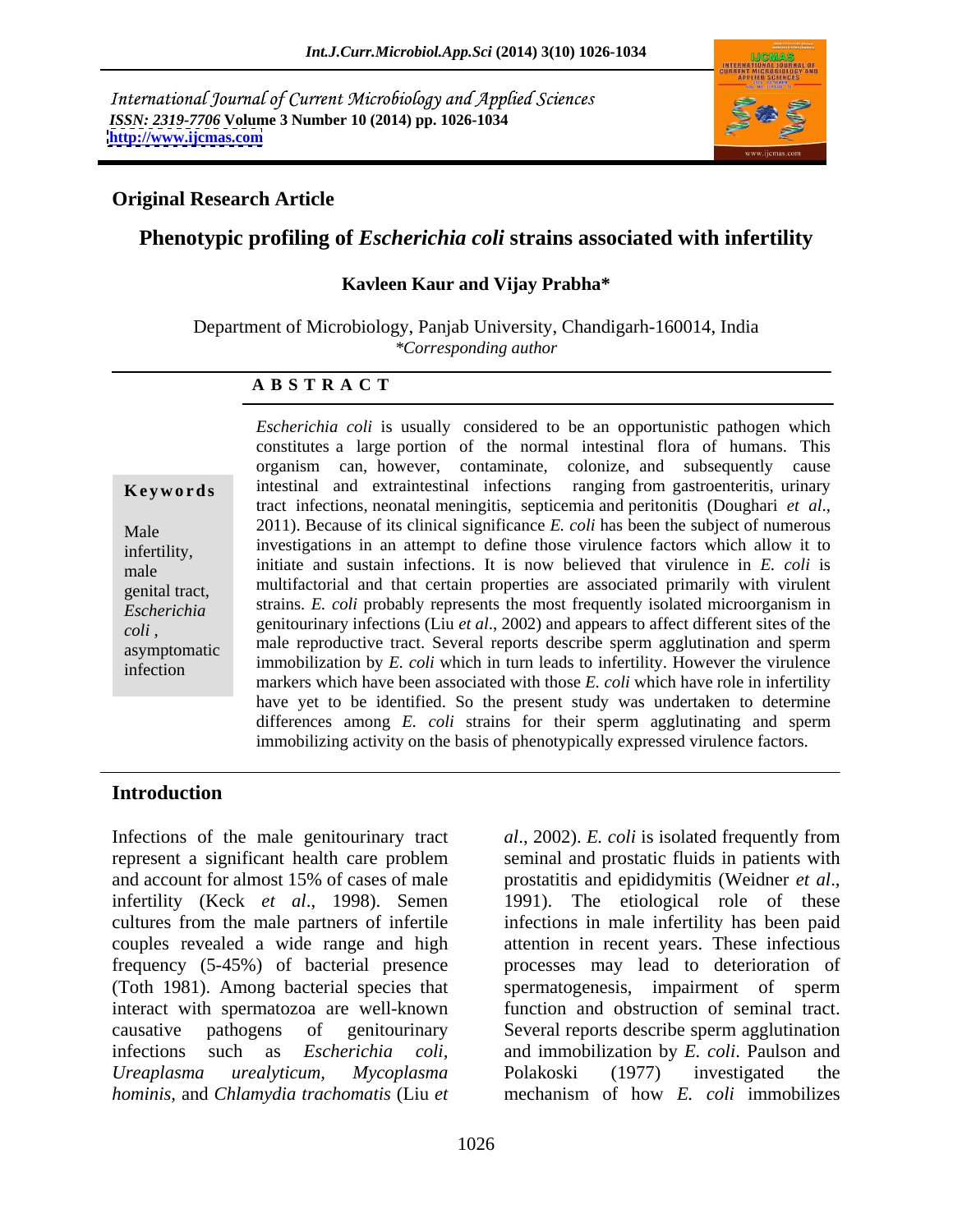spermatozoa and they reported a factor, Grouping of strains on the basis of apparently excreted by the bacteria which immobilizes spermatozoa without motility by directly adhering to and<br>agglutinating spermatozoa. Therefore (Weidner *et al.*, 1991). for sperm agglutination and sperm

Among 14 *Escherichia coli* strains used in the present study, 8 were isolated from semen samples of males attending infertility clinic at Government Multi Speciality Hospital (GMSH) Sector 16, **Screening of various virulence factors of** Chandigarh and 6 standard strains viz. E. coli MTCC 3222, MTCC 4296, MTCC 4315, MTCC 433, MTCC 2991, MTCC 1687 Haemolysin production were procured from Microbial Type Culture Collection (MTCC), Institute of Microbial Technology (IMTECH), the presence of a zone of lysis around the

## **Isolation of Microorganism from the**

Semen samples were obtained from males per ml. attending infertility clinic at Government Multispeciality Hospital, Sector 16, *Haemagglutination activity* Chandigarh, by masturbation into a sterile wide mouth beaker. Then the samples The haemagglutination was detected by were streaked immediately on blood agar clumping of erythrocytes by fimbriae of and Mac conkey plates separately; the plates were incubated aerobically at 37<sup>°</sup>C test was carried out as per the direct for 24 48 h and observed for the bacterial haemagglutination test - slide bacterial growth. The isolates were method and mannose-sensitive and subjected to various tests of identification according to the characteristics laid down in the Bergey's Manual of Determinative **Example 26** (**Context)** and the main of the strains on the basis of **strains** on the basis of **strains** context when the main of  $\alpha$  and  $\alpha$  ( $\beta$  and  $\alpha$ ) ( $\beta$  and  $\alpha$ ) ( $\beta$  and  $\alpha$ ) ( $\beta$  and  $\beta$ ). Therefore,  $\$ 

## **interaction with human spermatozoa**

agglutinating it. However, Diemer *et al.* Equal volume of semen sample (40 x (1996) reported that *E. coli* inhibits sperm  $10^6$  spermatozoa/ml) and cell cultures (1 x agglutinating spermatozoa. Therefore 37 C for 30 min, 1, 2 and 4 h. One urogenital infections are considered as drop of each was placed on a glass slide significant cause of male infertility covered with a cover slip and observed **Materials and methods magnification** under light microscope. On *Microorganism*  $10<sup>6</sup>$  cells/ml) were mixed and incubated at for sperm agglutination and sperm immobilization of spermatozoa at 400X the basis of this interaction, all the strains were categorized in 3 groups

- (a) sperm agglutinating
- (b) sperm immobilizing

(c) Non sperm agglutinating / Non sperm immobilizing strains.

# *E. coli*

## **Haemolysin production**

Chandigarh. Chandigarh. Chandigarh. Chandigarh. Chandigarh. Chandigarh. Chandigarh. Chandigarh. Chandigarh. Chandigarh. Chandigarh. Chandigarh. Chandigarh. Chandigarh. Chandigarh. Chandigarh. Chandigarh. Chandigarh. Chandi **Ejaculates of Infertile Males** haemolysin was carried out and results were Haemolysin was detected qualitatively by colony on Blood agar plate (Raksha *et al*., 2003). To further confirm, in vitro estimation of cell free and cell bound expressed in terms of haemoglobin released per ml.

bacteria in the presence of D-mannose.This method and mannose-sensitive and mannose-resistant haemagglutination tests (Duguid *et al*., 1979).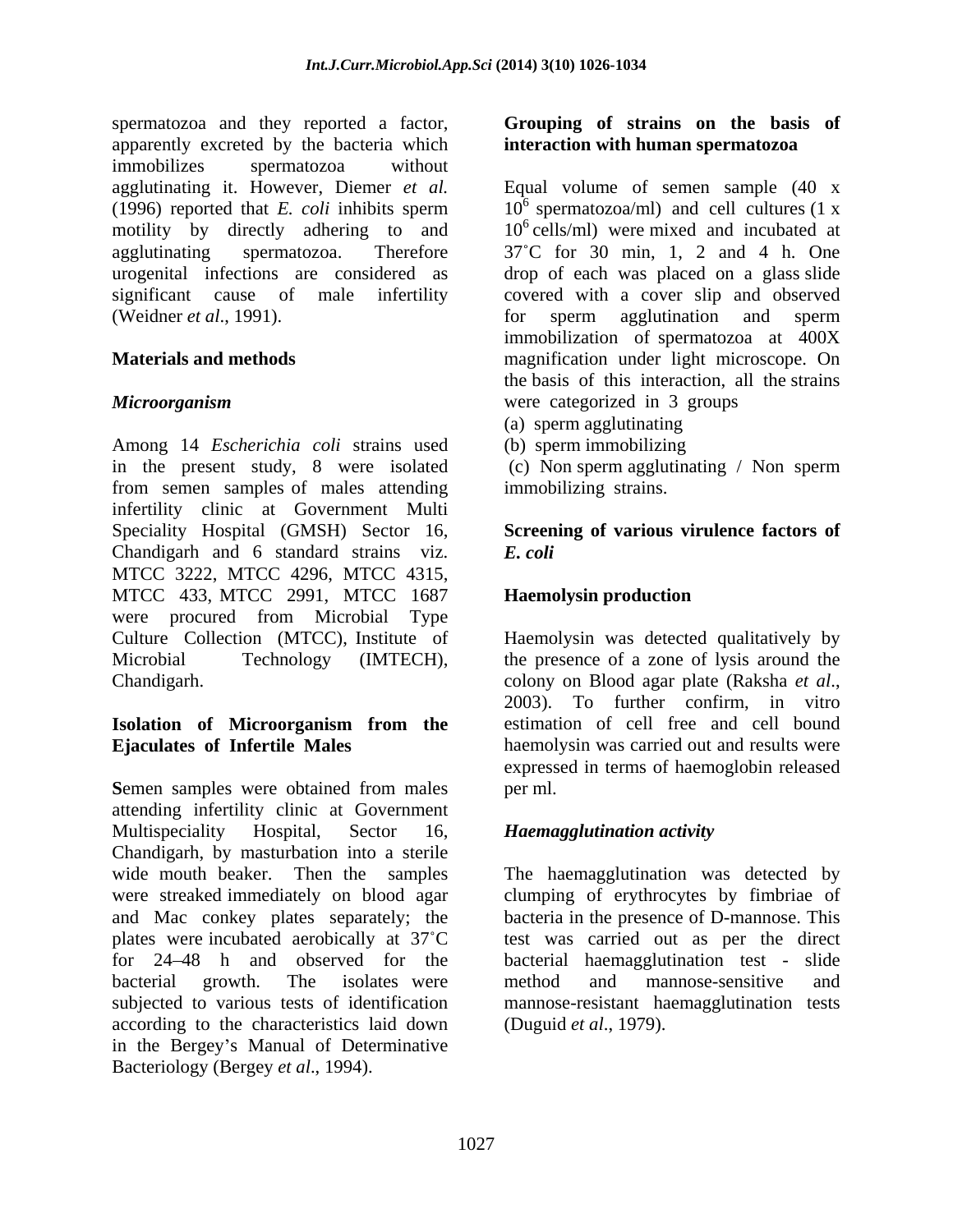250 ul of each bacterial cell suspension was **PAGE**) mixed with 500 µl of fresh human serum sample were withdrawn at 0 h, 1.5 h, 3 h and observed on SDS-PAGE (Lammeli et al., plated on nutrient agar (NA) plates after 1970). Here 12% gel was prepared and survived after 3 h incubation period

### **Siderophore estimation (Enterochelin)**

Overnight grown cultures of *E. coli* were **Antimicrobial susceptibility pattern** centrifuged. To 1 ml of cell free supernatant, 1 ml of 0.5 N HCl, 1 ml of nitrite molybdate reagent (prepared by dissolving 10gm of sodium nitrite and 10 gm of sodium for all *E. coli* strains by Kirby Bauer's disc molybdate in 100 ml distilled water) and 1 diffusion method using ampicillin (10mcg), ml of 1N NaOH was added. Final volume cefotaxime (30 mcg), cephalothin (30mcg), was made to 5 ml with distilled water and co-trimoxazole (25mcg), gentamycin absorbance was recorded at 510 nm (10mcg), nalidixic acid (30mcg),

### **Outer membrane protein profiling Extraction of OMPs**

*E. coli* strains grown at 37 C for overnight Serotyping of *E. coli strains* was done at were centrifuged and pellet was washed central Research Institute. Kasauli. twice with Tris HCl buffer (10 mM, pH 7.6) containing 5 mM  $MgCl<sub>2</sub>$  which was further suspended in 10 ml sonication buffer containing 2 mM phenylmethyl-

Sonication was done using B. Braun stained with 1% PTA dye for analysis of Labsonic 2000 sonicator (10 cycles of 30 fimbriae using transmission electron each). The sonicate was centrifuged at microscope. 12000 rpm for 30 min and the supernatant (source of OMPs) was collected in sterile tube. Protein content was estimated by

### **Serum bactericidal assay Sodium dodecyl sulphate polyacrylamide gel electrophoresis (SDS- PAGE)**

and incubated at 37 C. Aliquots of the Outer membrane protein pattern was appropriate dilutions to obtain viable counts. accordingly SDS was added. Sample i.e. the Strains were termed serum sensitive if the purified protein was first denatured and then viable count dropped to 1% of the initial loaded onto the gel along with the standard value and resistant if >90% of organism protein markers viz. myocin (rabbit muscle), (Seigfried *et al*., 1996). carbonic anhydrase. After the gel was run, observed on SDS-PAGE (Lammeli *et al*., 1970). Here 12% gel was prepared and phosphorylase b, BSA, ovalbumin and staining with coomassie blue was done and molecular weight was estimated.

### **Antimicrobial susceptibility pattern (antibiogram)**

immediately. nitrofurantoin (300mcg) and norfloxacin Antibiotic sensitivity testing was performed co-trimoxazole (25mcg), gentamycin (10mcg), nalidixic acid (30mcg), (10mcg).

### **Serotyping**

Central Research Institute, Kasauli, Himachal Pradesh.

### **Transmission electron microscopy**

sulfonylfluoride (PMSF). Washed cells of 48 h grown *E. coli* strains were suspended in sterile distilled water and fimbriae using transmission electron microscope.

### **Plasmid profiling**

standard method ( Lowry *et al*., 1951). Plasmid profiling was done by conventional method of plasmid isolation and agrose gel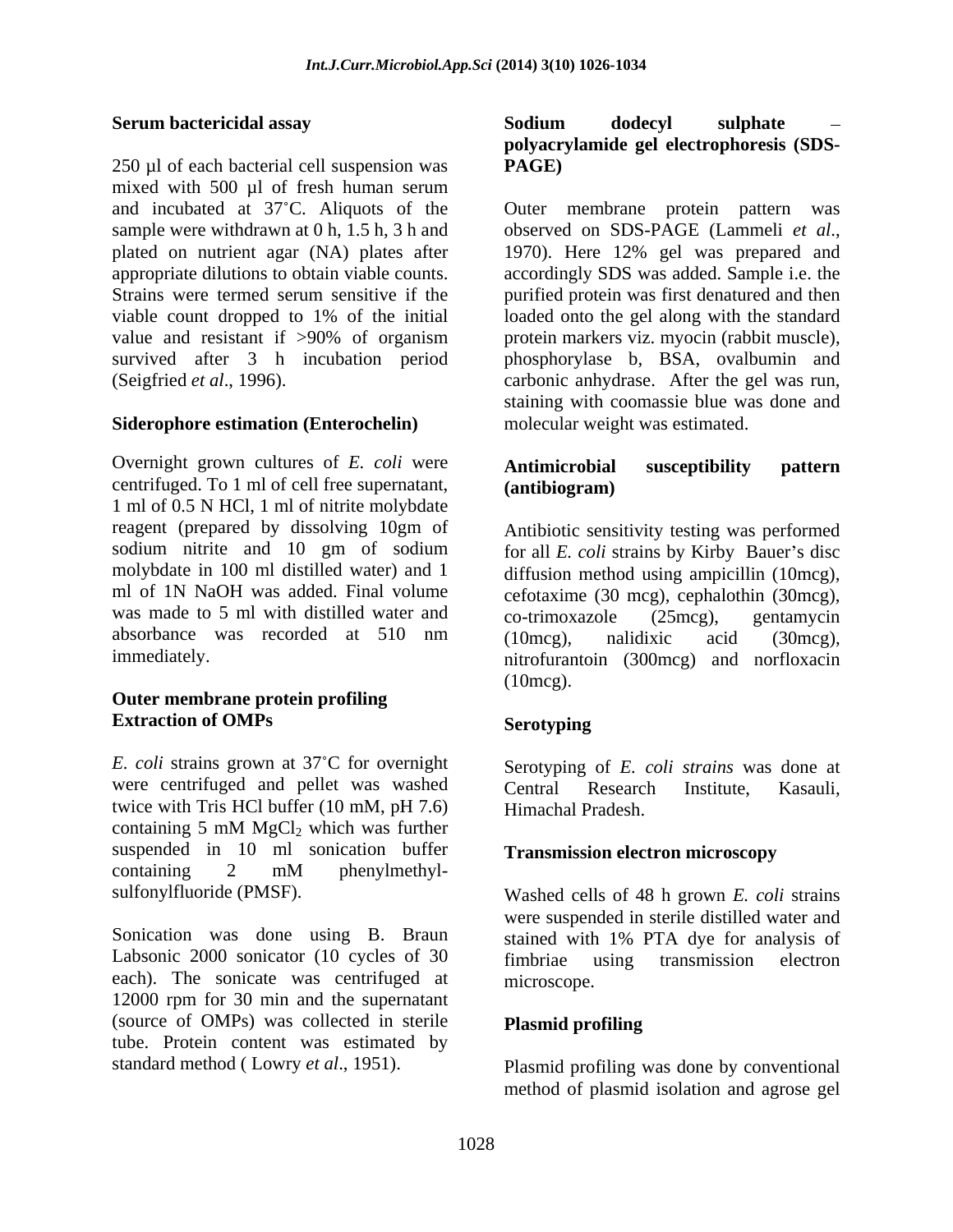strains were identified as *Escherichia coli* using Gram staining, growth on Mac Conkey's agar and Eosin Methylene Blue agar and were further confirmed by biochemical characterization. They were grouped on the basis of their interaction with

immobilizing activity, the strains were divided into 3 groups i.e. agglutinating sensitive and mannose resistant strains, immobilizing strains, and those which had no effect on human spermatozoa

The association of hemolytic *E. coli* with of *E. coli* plays an important role in extraintestinal disease of humans has been virulence of bacteria conferring serum documented by several investigations. resistance and inhibiting phagocytosis Haemolysin provides *E. coli* with possible (Seigfried *et al.*, 1996). In our study, both selective advantage by releasing iron from agglutinating and immobilizing strains were lysed erythrocytes and enhances serum resistant showing their robust nature pathogenicity by destroying phagocytic and epithelial cells (Kaper *et al*., 2002, Wullt 2002). In the present study, all the strains tested showed haemolysis on blood agar The presence of a single factor rarely makes plates. However, when in vitro estimation of cell free and cell bound haemolysin was factors will determine if a bacterium can carried out, it was seen that cell free haemolysin production was observed in 7

electrophoresis with flouroscent ethidium (Isolate 1, 5, 6, 7, and MTCC433, 4296, bromide (Birnboim *et al*., 1983). 2991) out of the 8 isolates (87%) and cell **Results and discussion** 1, 2, 5, 6,and MTCC 2991) out of the 8 A total of 14 *Escherichia coli* strains were group. In case of sperm immobilizing group, used in the present study. Initially all the all the strains viz. Isolates 3, 4, 8 and MTCC bound haemolysin production in 5 (Isolates isolates (62.5%) of sperm agglutinating 3222, 4315 showed the presence of both cell free and cell bound haemolysin. However, in fecal strain only cell free haemolysin production was seen as it lacked the expression of cell bound haemolysin.

human spermatozoa. Colonization is the first and the foremost From the results (Table 1) it was observed fimbriae and P fimbriae are widely prevalent that 5 out of 8 clinical isolates and 3 out of 6 and are probably involved in colonization of standard strains showed specific sperm lower and upper urinary tract respectively agglutinating activity and remaining 3 out of (Kaper *et al*., 2002, Wullt 2002). The 8 isolates and two out of six standard strains presence of type 1 fimbriae can be assessed showed sperm immobilizing activity, by mannose – sensitivite haemagglutination whereas only 1 standard strain which is fecal (MSHA) (Brauner *et al*., 1990, Duguid *et*  isolate had no effect on human spermatozoa *al*., 1979) whereas phenotypic expression of and was used as a control strain (Table 1). P fimbriae can be detected by Mannose – Based on the presence of agglutinating or erythrocytes. In our study, all the strains step in pathogenesis of a disease. The type I resistant haemagglutination of human were found negative for both mannose sensitive and mannose resistant haemagglutination.

(control) and were further screened for their Bacteria are killed by normal serum through phenotypic characteristics. the lytic activity of the complement system. It has been suggested that capsular antigen for survival. However, fecal strain was found to be serum sensitive.

> an organism virulent; a combination of cause infection (Dobrindt, 2005).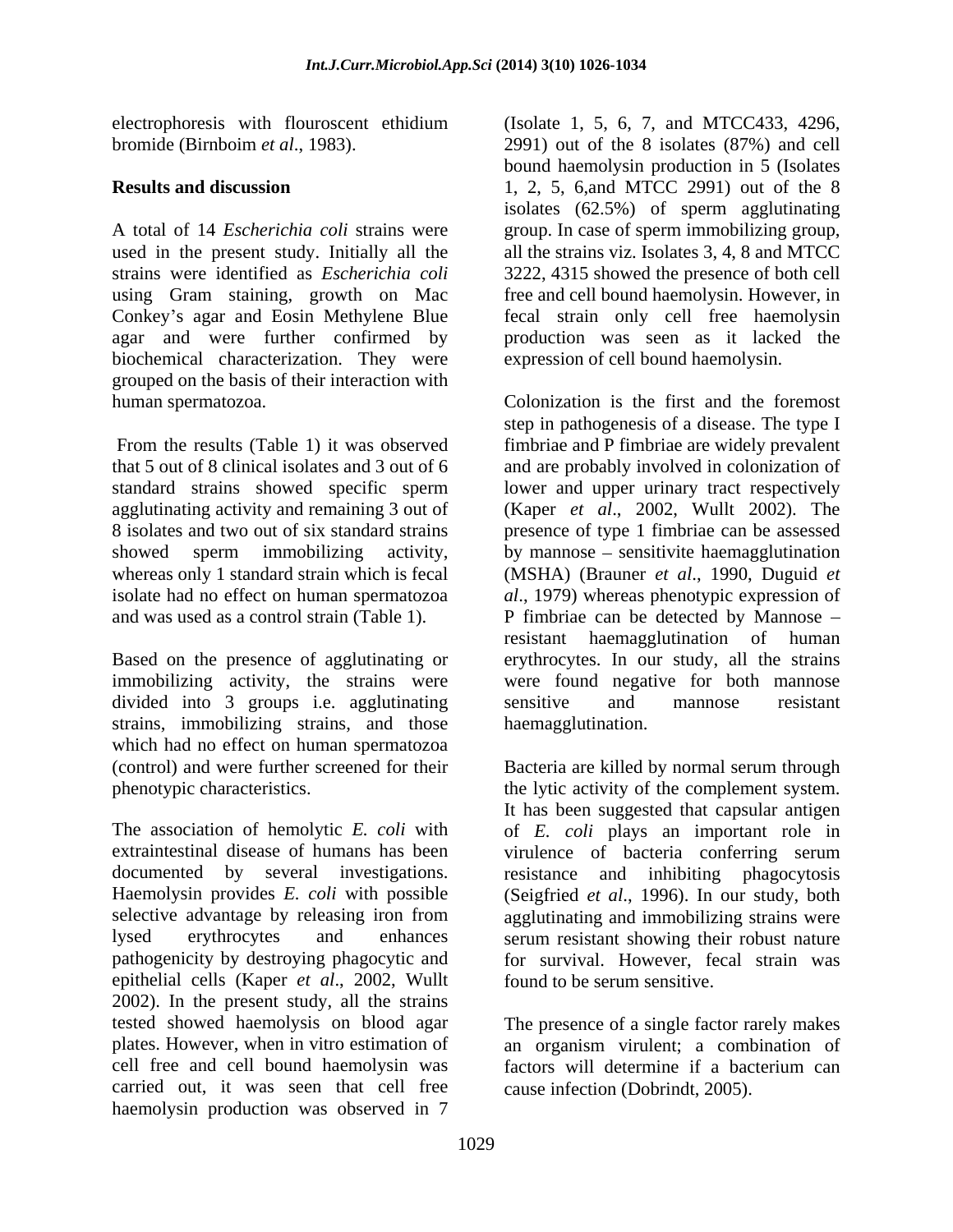**Table 1:** Categorization of different *E. coli* strains on the basis of their sperm agglutinating / immobilizing activity immobilizing activity

| <b>Sperm</b>                                                     | $\lambda$ gglutinating<br>' Sperm |                  | immobilizing   Non | agglutinating/non             |
|------------------------------------------------------------------|-----------------------------------|------------------|--------------------|-------------------------------|
| strains                                                          | strains                           |                  |                    | mmobilizing strain. (Control) |
| Isolate                                                          | Isolate                           |                  |                    | MTCC 1687 (fecal strain)      |
| Isolate 2                                                        | Isolate                           |                  |                    |                               |
| Isolate '                                                        | Isolate                           |                  |                    |                               |
| Isolate 6                                                        |                                   | <b>MTCC 3222</b> |                    |                               |
| Isolate                                                          |                                   | <b>MTCC 4315</b> |                    |                               |
| the control of the control of the control of<br><b>MTCC 2991</b> |                                   |                  |                    |                               |
| MTCC 433                                                         |                                   |                  |                    |                               |
| <b>MTCC 4296</b>                                                 |                                   |                  |                    |                               |

### **Table 2:** Serotyping

| Sperm agglutinating strains: |                 | <b>Sperm</b>     | <i>immobilizing</i> | <b>Fecal strain</b>      |
|------------------------------|-----------------|------------------|---------------------|--------------------------|
|                              |                 | strains:         |                     |                          |
| Isolate 1                    | : Rough         | Isolate ?        | : O8                | MTCC $1687 : Rough \,  $ |
| Isolate 2                    | : Rough         | Isolate 8        | $\therefore$ O8     |                          |
| Isolate 6                    | $:$ O8          | MTCC 3222 : U.T. |                     |                          |
| Isolate 7                    | $\therefore$ O8 |                  |                     |                          |
| <b>MTCC 4315</b>             | .02             |                  |                     |                          |
| <b>MTCC 2991</b>             | : O7            |                  |                     |                          |
| MTCC 433                     | :025            |                  |                     |                          |



Figure 1: Outer membrane protein profiling. Lane 1: 40 µg protein of MTCC 2991(sperm agglutinating strain); Lane 2: 40 µg protein of MTCC 1687 (fecal strain); Lane 3: Marker; Lane 4: 40 µg protein of MTCC 4315 (sperm immobilizing strain).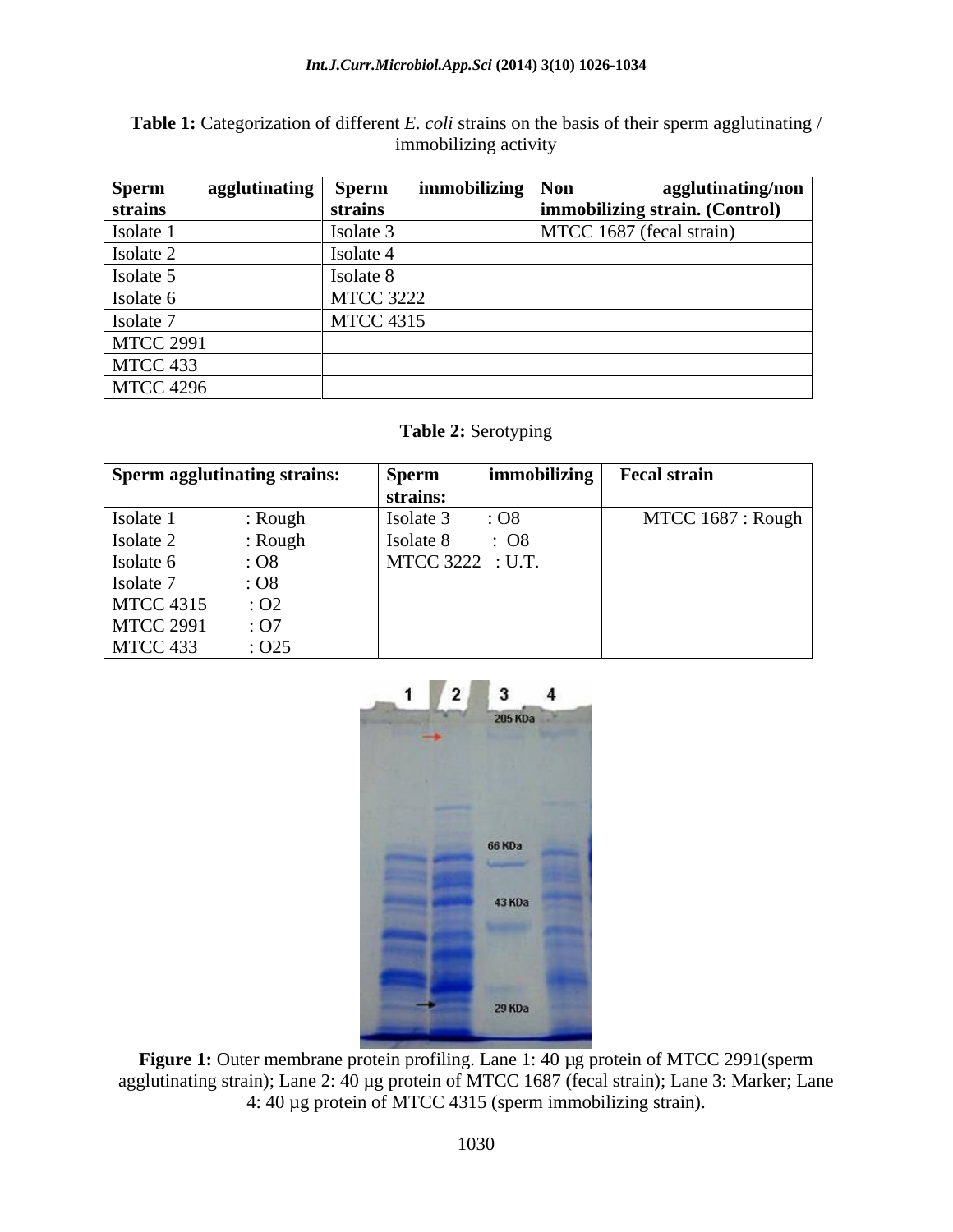

**Figure 2:** Transmission electromicrograph of (a) sperm agglutinating, (b) sperm immobilizing and (c) fecal strain



Figure 3: Agrose gel electrophoresis stained with ethidium bromide depicting plasmids isolated from different strains. Lane 1: Fecal strain; Lane 2: sperm agglutinating strain (Isolate 2); Lane 3: sperm immobilizing strain (Isolate 3); Lane 4: Marker.

Moreover, the determining factor is not compounds) which is expressed in terms of simply the presence or absence of virulence siderophore units. Out of 8 strains, having associated genes, but also their levels of sperm agglutinating property, 3 strains expression, which can vary between (Isolate 7, MTCC 2991 and MTCC 433) pathogenic and non pathogenic isolates showed significant siderophore production (Pitout, 2012). For example, iron supply for (0.1 - 0.2 units) as compared to remaining many microbes plays a decisive role in the strains. In case of sperm immobilizing infection process and acquiring iron from strains, Isolate 8 showed maximum the environment has a significant effect on siderophore production (0.41 units) as the establishment of infection in the host, compared to other strains and in case of and microbial pathogens have evolved fecal strain it was found to be insignificant different mechanisms to overcome iron (0.03 units). restriction (Dale *et al*., 2004). Our results also reinforce this phenomenon in

strains, Isolate 8 showed maximum (0.03 units).

Enterochelin production (Phenolate the differences in OMPs expression. TheFurther, an investigation was done to verify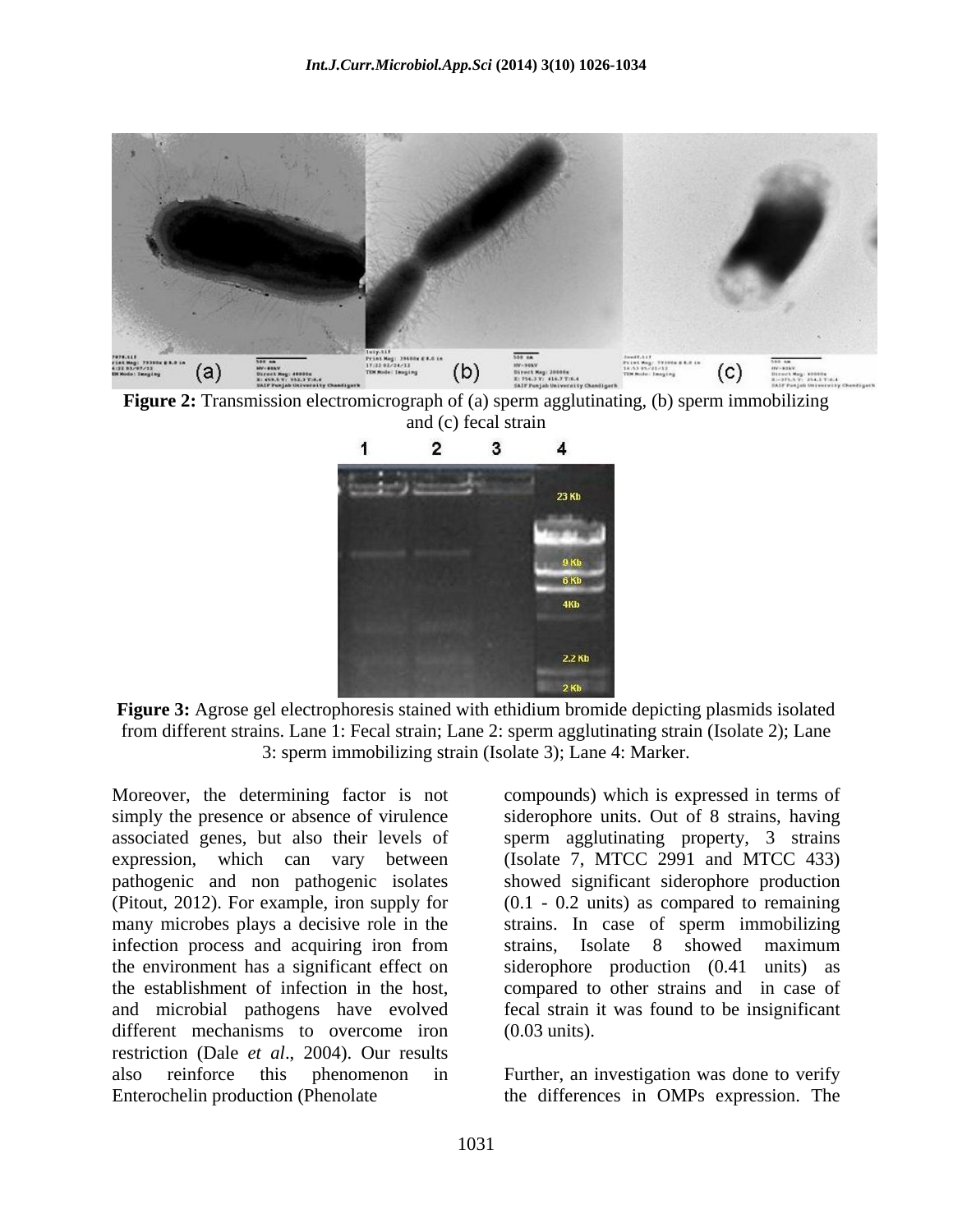bacterial outer membrane represents the  $O68$ , and 075 are most prevalent to infect critical interface between the microorganism between the urinary tract (Vosti *et al.*, 1964, and its environment (Christopher *et al.*, Grunberg 1969., Reid *et al.*, 1987, Roberts 2007). For pathogenic bacteria, the proteins *et al.*, 1979). In the present study, 62.5% of localized to the outer membrane directly sperm agglutinating and 100 % of sperm interact with components of the host and can immobilizing strains were found to be act as adhesins or receptors to facilitate colonization and mediate acquisition of nutrients and macromolecules from this rough serotype O25 (Table 2). restrictive niche (Cullen *et al.*, 2004,<br>Odenbreit *et al.*, 1999). In the present study, Upon studying the antibiogram profile of *E*. a difference in the protein profile was observed as the fecal strain lacked the agglutinating strains, all were highly expression of an 205 kDa OMP which was present in both sperm agglutinating and immobilizing strain. Alternatively, fecal ampicillin and cephalothin, 4(50%) to strain also showed the expression of an Norfloxacin and Nalidixic acid, 3(37.5%) to additional 29 kDa OMP which was absent in Cefotaxime. However, only 1(12.5%) remaining two groups. However, no showed intermediate sensitivity to apparent change was seen among the Gentamycin, Nitrofurantoin and Naldixic profiles of sperm agglutinating and acid and  $3(37.5%)$  to Cefotaxime. immobilizing strains. Therefore it can be suggested that the outer membrane protein Out of 5 sperm immobilizing strains; all composition of strains may vary, and that all were highly sensitive to CoTrimoxazole, strains of *E. coli* do not have the same  $3(60%)$  to gentamycin,  $2(40%)$  to polypeptides present in their outer Cephalothin, 1(20%) to Norfloxacin and membranes (Fig 1). 3(60%) showed intermediate sensitivity to shorted outside the control of the control of the most present to the server of the server of the server of the server of the server of the server of the server of the server of the server of the server of the server of t

Serotyping aims at the determination of gentamycin. surface antigens by using a defined set of surface antigens and polyclonal or Fecal strain was highly sensitive to monoclonal antibodies. *E. coli* species consist of various serotypes ranging from highly pathogenic to non pathogenic strains. Ampicillin, Cefotaxime, Cephalothin and It has also been noted in a number of studies that certain serotypes are far more likely to be associated with some of the virulence factors (Bettelheim *et al*., 2003). Frequency Transmission electron microscopic studies of different serotypes among sperm were done to analyse the presence or agglutinating, sperm immobilizing and non absence of fimbriae on *E. coli.* In the present agglutinating/non immobilizing strains was study both the sperm agglutinating as well analysed and it was found that serotype O8 as sperm immobilizing strain showed the was isolated with maximum frequency expression of fimbriae while fecal strain followed by rough, 02, 07 and O25. It has which had no effect on human spermatozoa been suggested from previous studies that was found to be afimited (Fig 2).

the urinary tract (Vosti *et al*., 1964, Grunberg 1969., Reid *et al*., 1987, Roberts *et al*., 1979). In the present study, 62.5% of sperm agglutinating and 100 % of sperm associated with urinary tract infections where as fecal strain was found to be of rough serotype O25 (Table 2).

Upon studying the antibiogram profile of *E. coli* strains it was found that out of 8 sperm sensitive to CoTrimoxazole, 6(75%) to Nitrofurantoin and gentamycin, 5(62.5%) to Cefotaxime. However, only 1(12.5%) showed intermediate sensitivity to acid and 3(37.5%) to Cefotaxime.

3(60%) to gentamycin, 2(40%) to Nitrofurantoin, 2(40%) to Cefotaxime and gentamycin.

Fecal strain was highly sensitive to CoTrimoxazole, Naldixic acid and Norfloxacin and intermediate sensitive to Nitrofurantoin and was resistant to gentamycin.

was found to be afimbriated However, the type of fimbriae could not be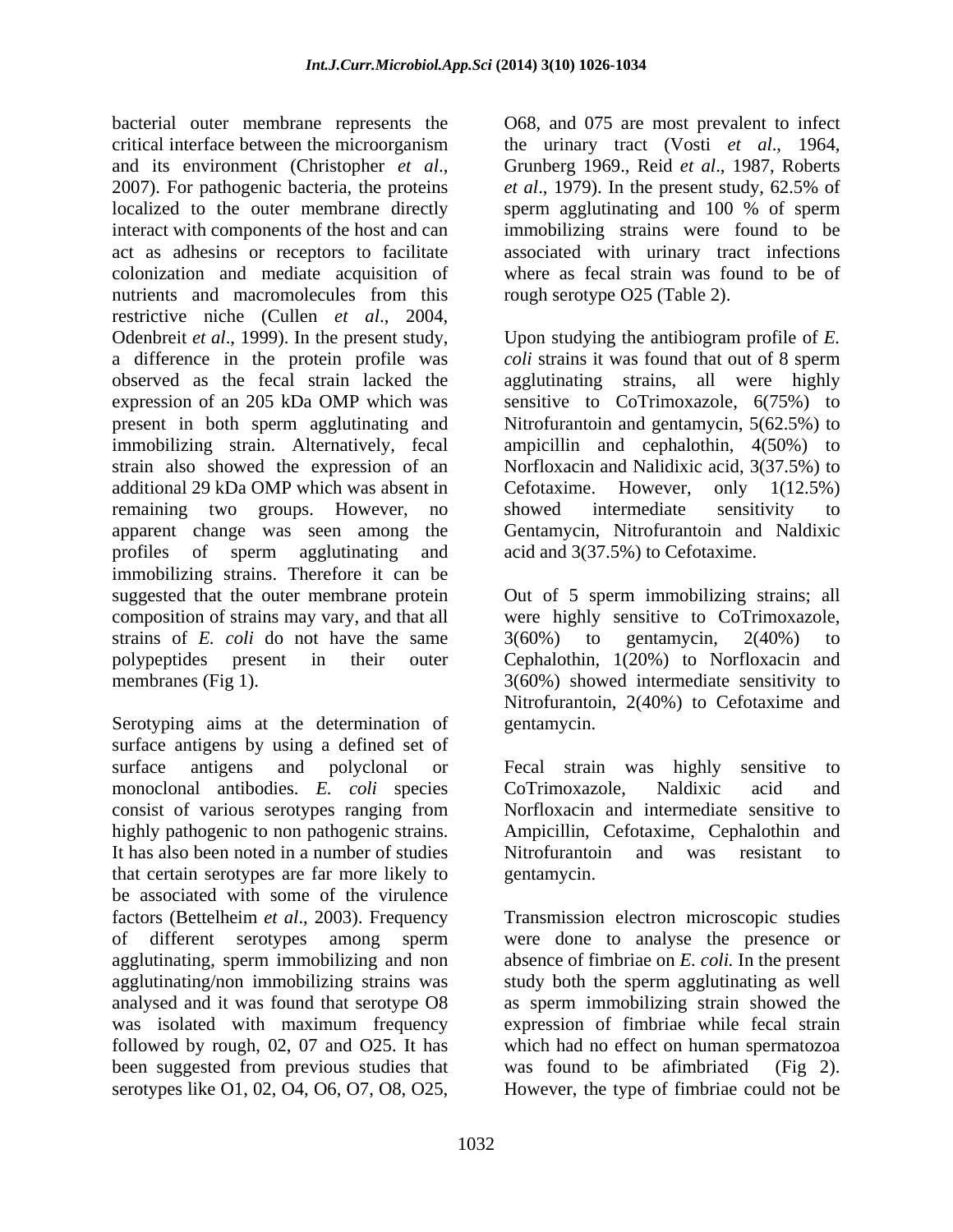established as these strains lacked the Christopher, J. A., and Harry, L. T. 2007. haemagglutination activity. Therefore it has **Constanting Constanting Constanting Constanting Constanting Constanting Constanting Constanting Constanting Constanting Constanting Constanting Constanting Constanting Constant** been proposed that the strains may possess Uropathogenic Escherichia coli Outer other type of fimbriae such as Dr, X or S fimbriae. The expression of fimbriae may human Urine. J. Infect. therefore be implicated in the sperm agglutinating and sperm immobilizing Cullen, P. A., Cordwell, S. J., Bulach, D. properties of *E. coli* as non-fimbriated fecal strain failed to exhibit an effect on Global analysis of outer membrane spermatozoa. These results are in proteins from *Leptospira interrogans* concordance with the observations of Monga and Roberts (Monga *et al*., 1996) who suggested the presence of type 1 and P fimbriae on *E. coli.* and Heinrichs, D. E. 2004. Role of

On studying the plasmid profiles it was Staphylococcus aureus: identification found that both sperm agglutinating and fecal strain carry a detectable plasmid of apparent molecular weight of 4Kb where as sperm immobilizing strain lacked the Diemer, T., Weidner, W., Michelmann, H. expression (Fig 3). W., Schiefer, H. G., Rovan, E., and

- Bergey, D. H., and Holt, G. J. 1994. Bergey's Manual of Determinative Wilkins, Baltimore*,* Md, USA 8
- Bettelheim, K. A., Hornitzky, M. A., electron microscopy analysis. J. Androl.<br>Steven, P., Djordjevic, S. P., and 23:178-186. Kuzevski, A. 2003. Antibiotic resistance among verocytotoxigenic *Escherichia coli* (VTEC) and non-VTEC isolated
- Birnboim, H. C. 1983. A rapid alkaline  $O157:H7$  *Escherichia coli* isolates extraction method for the isolation of obtained from water and wastewater extraction method for the isolation of plasmid DNA. Methods Enzymol. 100:243-255. Afr. J. Biotechnol. 10:14160-14168.
- Brauner, A., Katouli, M., Tullus, K., and Jacobson, S. H. 1990. Cell surface hydrophobicity, adherence to HeLa cell cultures and haemagglutination pattern of pyelonephritogenic *Escherichia coli* strains. Epidemiol. Infect. 105:255-263.
- Quantitative Profile of the Uropathogenic *Escherichia coli* Outer Membrane Proteome during Growth in Human Urine. J. Infect. Immun*.* 75:2679-2688.
- M., Haake, D. A., and Adler, B. 2004. proteins from *Leptospira interrogans* serovar Lai. Infect. Immun. 70**:**2311- 2318.
- Dale, S. E., Doherty-Kirby, A., Lajoie, G., siderophore biosynthesis in virulence of *Staphylococcus aureus:* identification and characterization of genes involved in production of a siderophore. Infect. Immun. 72:29-37.
- **References** *Escherichia coli* on motility parameters Mayer, F. 1996. Influence of of human spermatozoa in vitro. J. Androl. 19:271-277.
	- Bacteriology, Lippincott Williams & Mayer, F., Schiefer, H. G. and Weidner, th W. 2000. *Escherichia coli* induced edition. **alterations** of human spermatozoa: An Diemer, T., Huwe, P., Michelmann, H. W., Mayer, F., Schiefer, H. G. and Weidner, electron microscopy analysis. J. Androl. 23:178-186.
		- Dobrindt U. 2005. Genomics of *Escherichia coli.* J. Med. Microbiol. 295:357-371.
	- from domestic animals and humans. J. Med. Microbiol. 52:55-16. susceptibility among verotoxic non Doughari H. J., Ndakidemi P. A., and Susan I. 2011. Virulence factors and antibiotic O157**:**H7 *Escherichia coli* isolates obtained from water and wastewater samples in Cape Town, South Africa.
		- Duguid, J. P., Clegg, S., and Wilson, M. I. 1979. The fimbrial and nonfimbrial haemagglutinins of *Escherichia coli*. J. Med. Microbiol. 12:213-227.
		- Grunberg, R. N. 1969. Relationship of infecting urinary organisms to the fecal